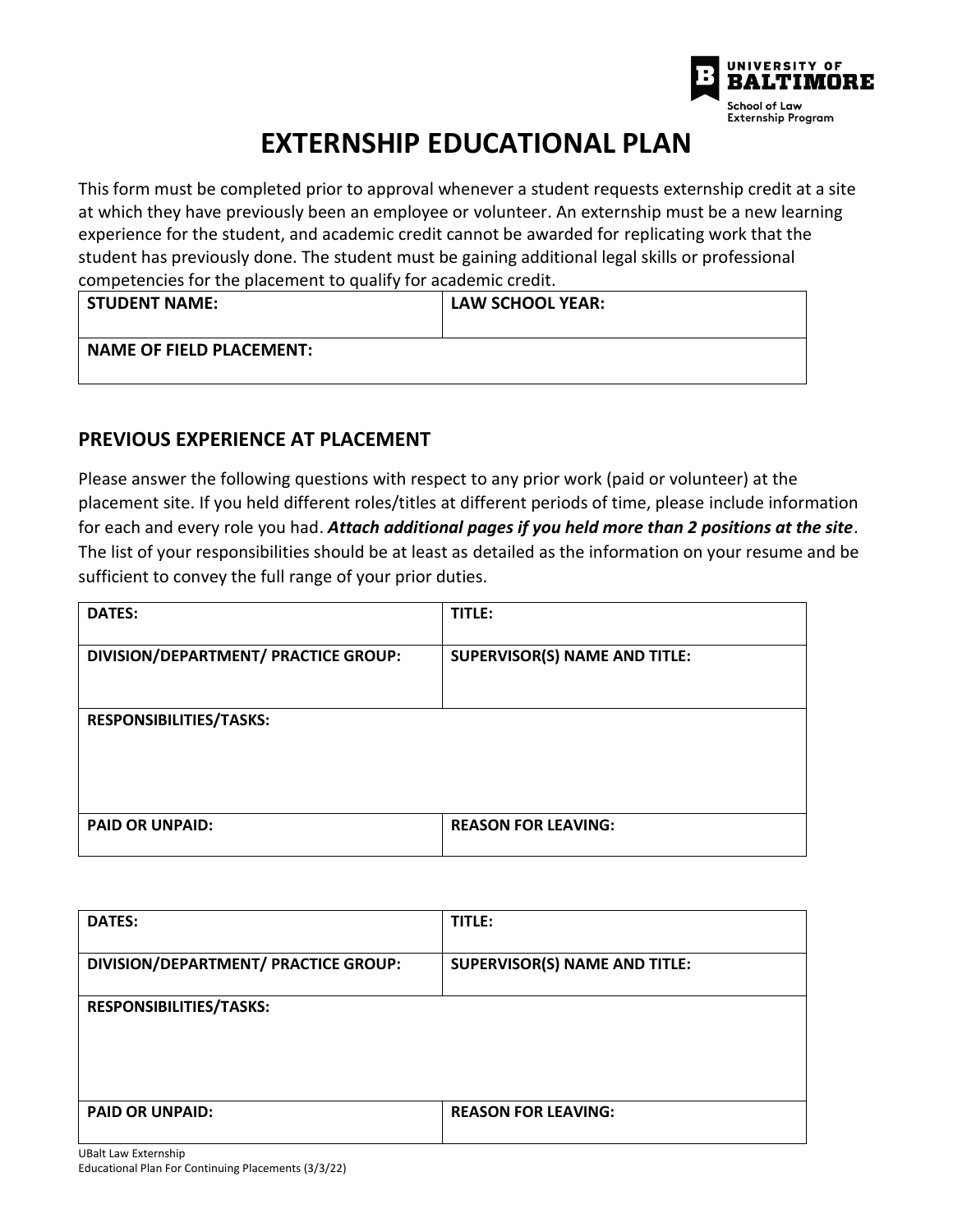

## **PROPOSED EXTERNSHIP**

| <b>DATES:</b>                                                                                                                                                                                                                                                                                                                                                                                                                                                                                 | <b>SEMESTER:</b>                             |  |
|-----------------------------------------------------------------------------------------------------------------------------------------------------------------------------------------------------------------------------------------------------------------------------------------------------------------------------------------------------------------------------------------------------------------------------------------------------------------------------------------------|----------------------------------------------|--|
| <b>PROPOSED SCHEDULE:</b>                                                                                                                                                                                                                                                                                                                                                                                                                                                                     | <b>ANTICIPATED HOURS PER WEEK:</b>           |  |
| DIVISION/DEPARTMENT/ PRACTICE GROUP:                                                                                                                                                                                                                                                                                                                                                                                                                                                          | <b>EXTERNSHIP SUPERVISOR NAME AND TITLE:</b> |  |
| RESPONSIBILITIES/TASKS TO BE PERFORMED DURING EXTERNSHIP -- List specific types of tasks and<br>opportunities for observation that you will undertake during the proposed externship. Identify any<br>lawyering skills that you will develop. Lawyering skills may include: legal analysis, legal research and<br>writing, factual investigation, client counseling, negotiation, litigation skills (motion practice, trial<br>work, discovery/deposition experience), advocacy writing, etc. |                                              |  |
| HOW THIS WILL BE A NEW EXPERIENCE -- Please explain how this externship experience will differ<br>from your prior experience in the placement, and what new lawyering or professional skills you will<br>be developing.                                                                                                                                                                                                                                                                       |                                              |  |
| <b>STUDENT SIGNATURE:</b>                                                                                                                                                                                                                                                                                                                                                                                                                                                                     | DATE:                                        |  |
| <b>EXTERNSHIP SUPERVISOR SIGNATURE:</b>                                                                                                                                                                                                                                                                                                                                                                                                                                                       | DATE:                                        |  |